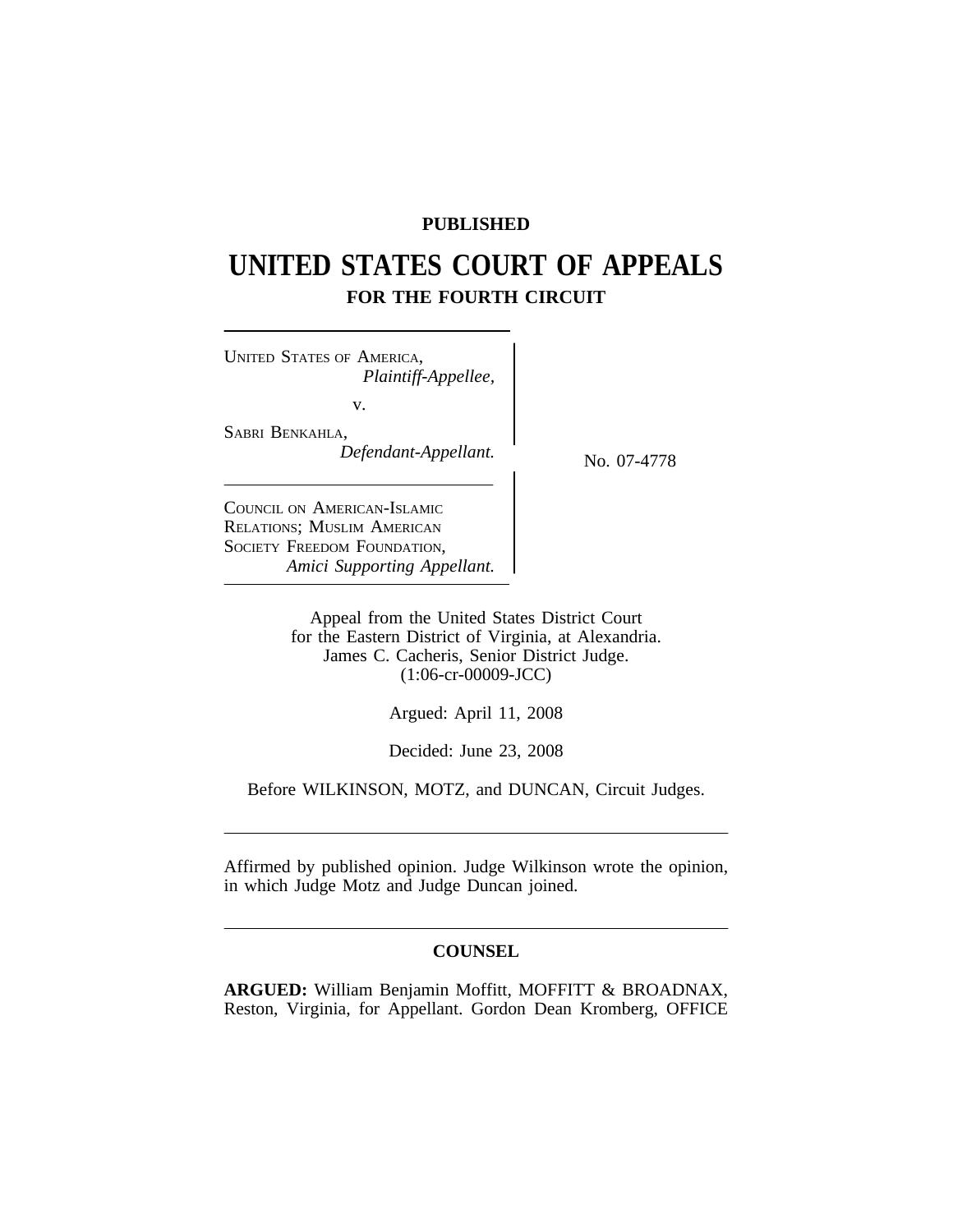OF THE UNITED STATES ATTORNEY, Alexandria, Virginia, for Appellee. **ON BRIEF:** Andrew L. Hurst, REED SMITH, L.L.P., Washington, D.C., for Appellant. Chuck Rosenberg, United States Attorney, Alexandria, Virginia, for Appellee. Mara Verheyden-Hilliard, PARTNERSHIP FOR CIVIL JUSTICE, Washington, D.C., for Muslim American Society Freedom Foundation; John Kenneth Zwerling, ZWERLING, LEIBIG & MOSELEY, P.C., Alexandria, Virginia, Nadhira F. Al-Khalili, Washington, D.C., for Council on American-Islamic Relations, Amici Supporting Appellant.

#### **OPINION**

#### WILKINSON, Circuit Judge:

Sabri Benkahla was part of a network of people the government was investigating for crimes connected to radical Islamic terrorism and violent jihad. The FBI questioned him and prosecutors twice called him before grand juries. Then he was prosecuted himself for false declarations, false statements, and obstructing justice. He raises three main issues on appeal. First, he claims his prosecution violated the collateral estoppel component of the Double Jeopardy Clause, as he had already been prosecuted and acquitted for some of the activities he was questioned about. Second, he claims the trial court admitted irrelevant and unduly prejudicial evidence about terrorism and violent jihad. Third, he claims the trial court erred in determining his sentence by applying the Sentencing Guidelines' terrorism enhancement. For the reasons below, we reject all three claims and affirm the judgment of the district court.

#### I.

An organization in Falls Church, Virginia, known as the Dar al-Arqam Islamic Center, has figured in no fewer than fourteen terrorism prosecutions so far. *See, e.g.*, *United States v. Chandia*, 514 F.3d 365 (4th Cir. 2008); *United States v. Khan*, 461 F.3d 477 (4th Cir. 2006). Some of those prosecutions centered on a group of young men who assembled at Dar al-Arqam and, in early 2000, started training together for violent jihad. The group escalated stepwise from an ideo-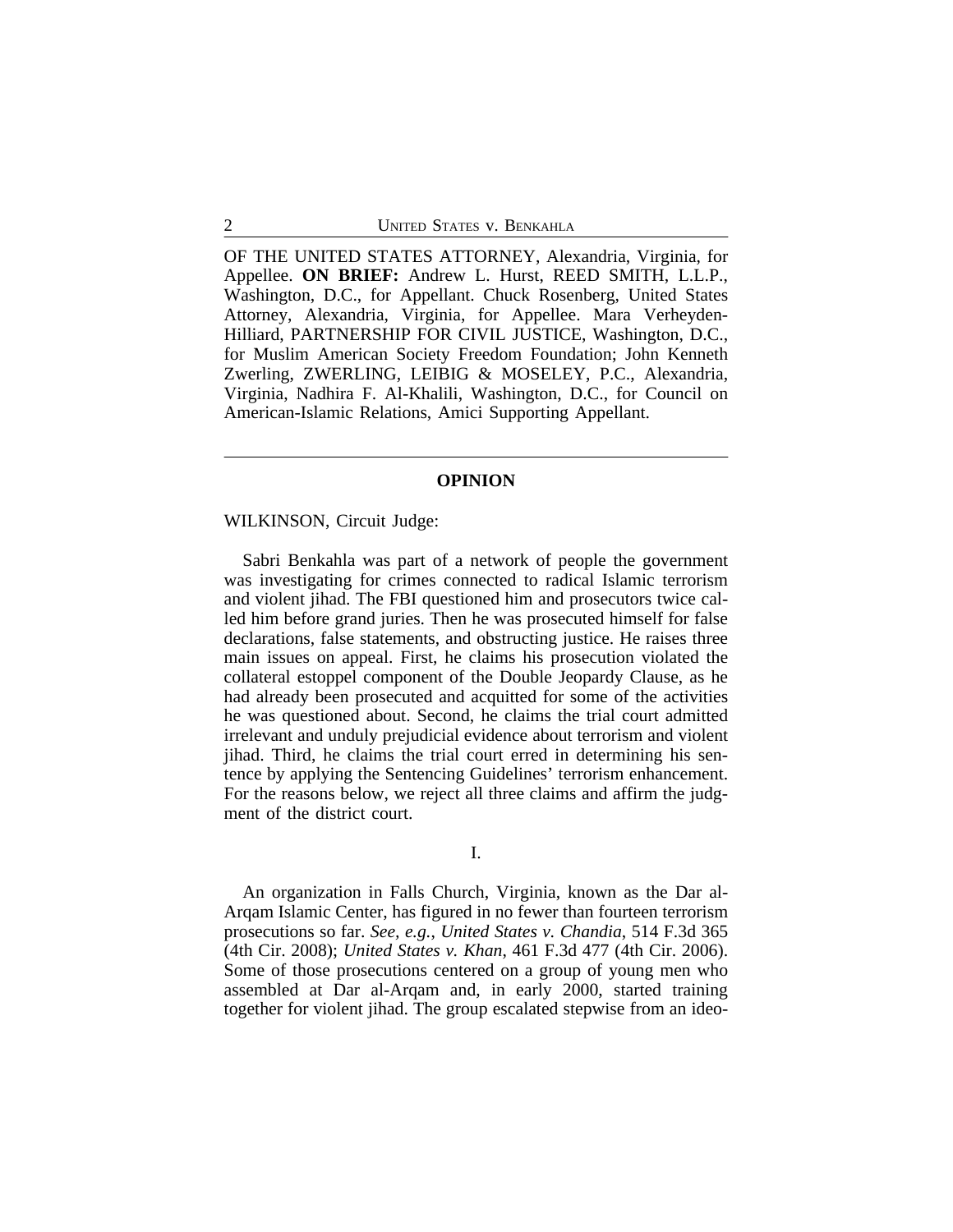logical attraction to religious violence to actually taking up arms against nations they saw as enemies of Islam: Russia in Chechnya, India in Kashmir, and the United States. They began by talking with some of the more militant leaders at Dar al-Arqam. Then they started conducting quasi-military exercises with paintball guns in the Virginia woods and practicing marksmanship with AK-47 style rifles on Virginia shooting ranges. A few members traveled to Pakistan or Afghanistan to train at jihadist camps run by Lashkar-e-Taiba (a designated terrorist organization since December 2001).

Then came the attacks of September 11th and a schism at Dar al-Arqam between those who condemned and those who condoned the attacks. Within a few days, the leader of the violent wing, a Dar al-Arqam founder named Ali Al-Timimi (later convicted of solicitation to levy war against the United States), held a secret meeting at which the core of the paintball group formally dedicated itself to violence. More members went abroad to the jihadist camps. Some who went, upon returning to the United States, purchased sophisticated aerial surveillance technology to send to Lashkar-e-Taiba overseas. Then, in 2003, the group was arrested and eleven men indicted together. Six of the men pled guilty. Three were convicted. One was acquitted. The instant case concerns the eleventh man: Sabri Benkahla.

Benkahla's case was severed from the other ten defendants. The indictment charged the other members of the group chiefly with a conspiracy, beginning in 2000, to engage in armed hostilities against the United States, take part in military expeditions against nations with which the United States was at peace, and provide material support to terrorists. *See* 18 U.S.C. §§ 960, 2339A, 2390 (2000). But Benkahla was not charged with that conspiracy. He had taken a trip to England in the summer of 1999, and, from there, had bought a ticket to Pakistan, where he traveled with a man called "Abdullah." According to the government, in August 1999 he crossed from Pakistan into Afghanistan and there attended a Lashkar-e-Taiba jihadist training camp, where he fired an AK-47 and a rocket-propelled grenade launcher — conduct charged (since attending a Lashkar-e-Taiba jihadist training camp was not necessarily illegal at the time) as supplying services to the Taliban and using a firearm in furtherance of a crime of violence. *See* 50 U.S.C. § 1705 (2000); Exec. Order No. 13,129 (July 4, 1999), 31 C.F.R. § 545.204 (prohibiting transactions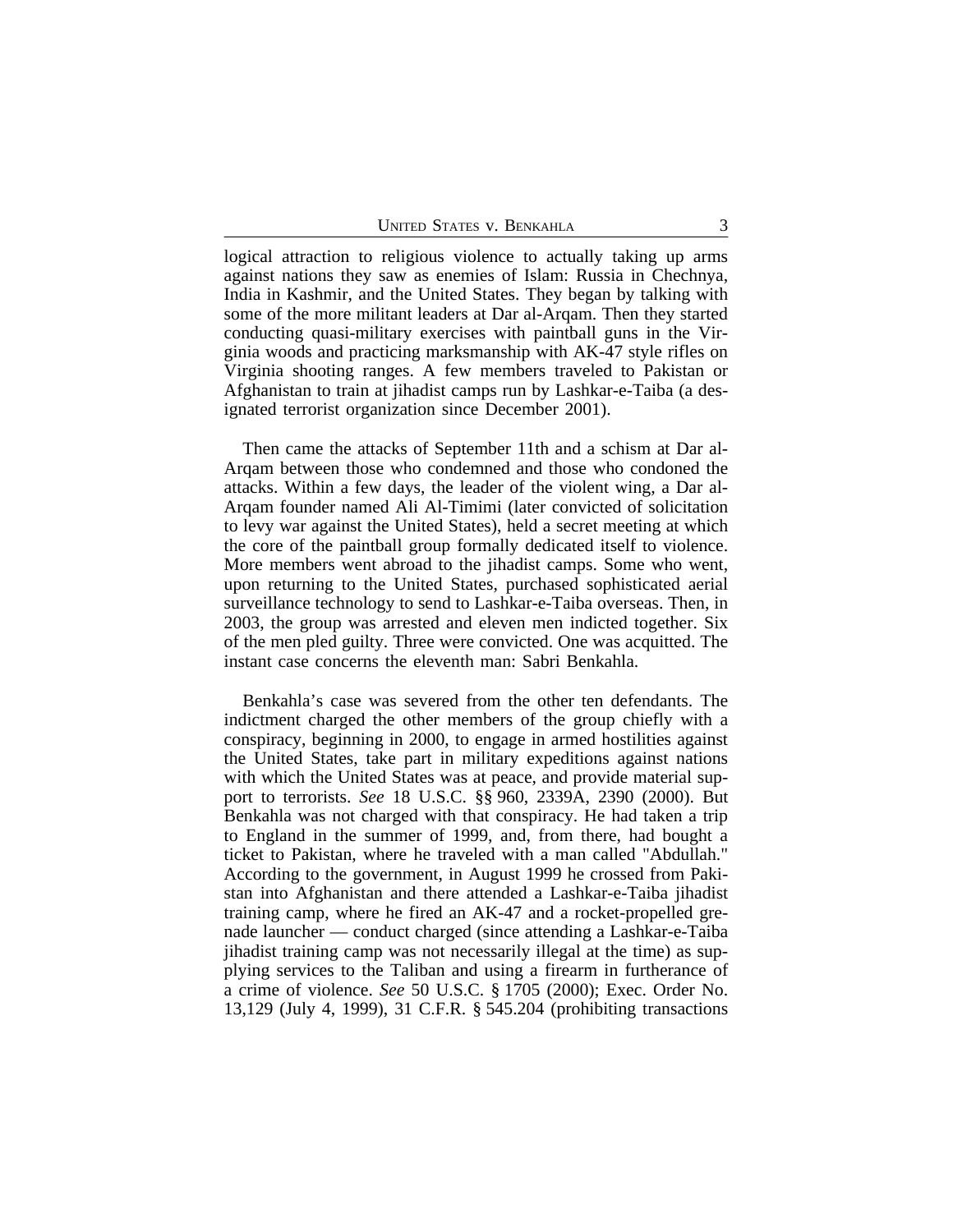with the Taliban); 18 U.S.C. §§ 924(c)(1)(B)(ii), 3238 (2000). Benkahla was arrested in Saudi Arabia in 2003, where he had been studying Islamic law and traveling with Ahmed Omar Abu Ali, a friend from Dar al-Arqam and a member of al Qaeda (eventually convicted of conspiracy to assassinate the President of the United States, among other crimes). Ultimately, having waived his right to a jury trial, Benkahla appeared before the U.S. District Court for the Eastern District of Virginia for a bench trial in March 2004.

It was clear in the trial that Benkahla was drawn to violent jihad, had traveled to Pakistan in August 1999, and had cultivated relationships with various individuals connected to terrorist organizations and jihadist training. In its decision, the trial court indicated that it thought he had attended a jihadist camp somewhere, either in Pakistan or Afghanistan, and fired an AK-47 and rocket-propelled grenade launcher while there. The court stated that "[i]f the standard of proof for the government were by a preponderance of the evidence, I would be able to find this defendant guilty." But the nature of the charges required that the camp be located in Afghanistan and that Benkahla have provided some meaningful form of support to the Taliban while there. In the court's judgment, there simply was not enough evidence on those points to convict beyond a reasonable doubt.

Within a few weeks of his March 2004 acquittal, Benkahla was subpoenaed. The government had been unable to prove that he had attended a jihadist training camp in Afghanistan, but it was by no means convinced that he hadn't attended a jihadist training camp at all. Indeed, it was still investigating such camps, the individuals who facilitated training at them, and several militants associated with Dar al-Arqam. Specifically, the government had convened two grand juries to investigate violations of 18 U.S.C. §§ 2339A and 2339B, which concern the provision of material support to terrorists and terrorist organizations. Thus over the next few months, the government compelled Benkahla to testify before each of the grand juries and to meet with the FBI several times in ancillary proceedings, with immunity from criminal prosecution for truthful testimony.

The questions throughout the proceedings focused anew on whether Benkahla had attended a jihadist training camp during that August 1999 trip. But they no longer centered on the camp's location,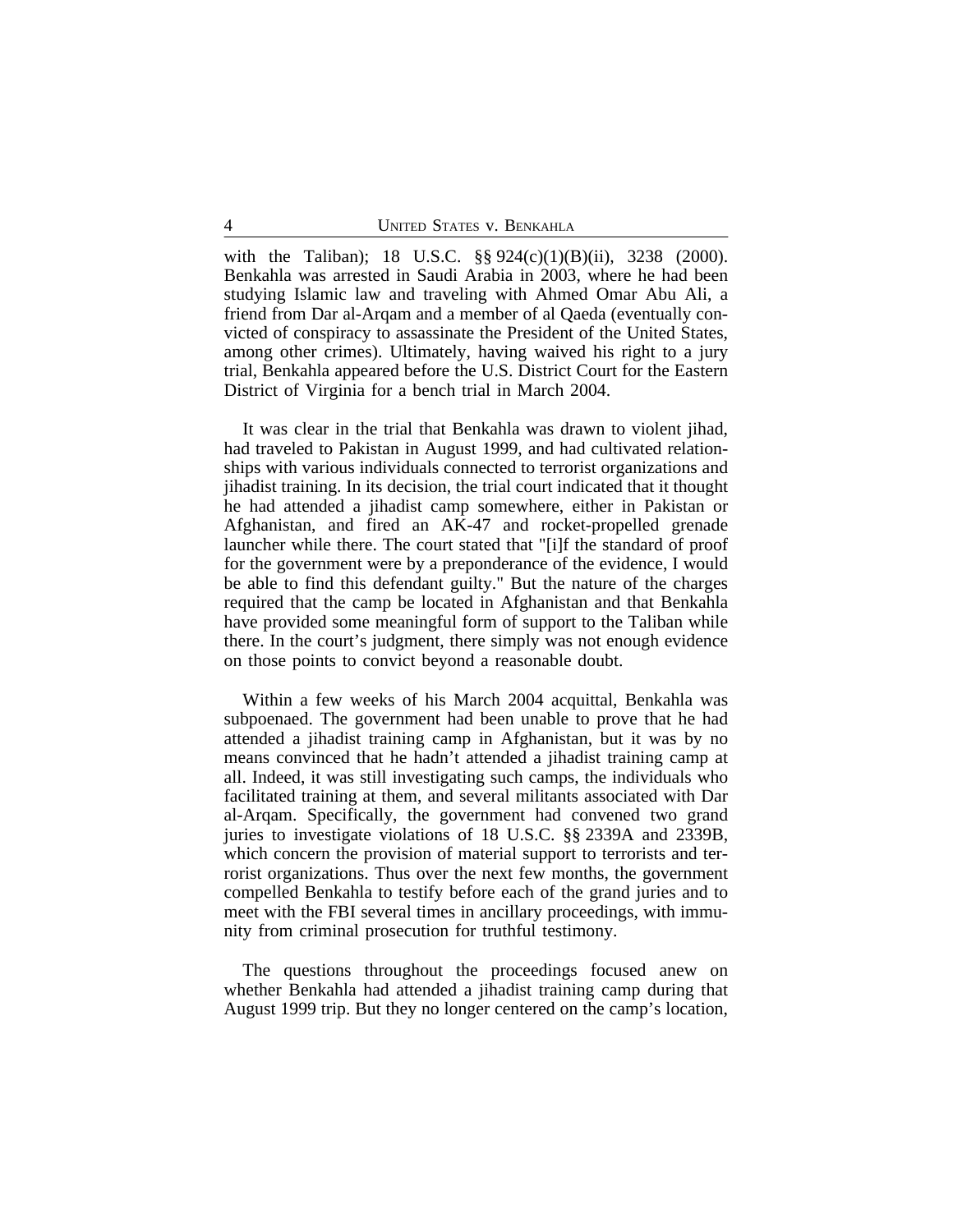and the government took the approach of asking about the camp in the disjunctive (as in "Did you participate in any training . . . during your trip to Pakistan *or* Afghanistan in the summer of 1999?"). The questions also concerned the individuals with whom Benkahla had communicated in the course of exploring violent jihad and planning the 1999 trip abroad. For his part, Benkahla consistently denied attending any such camp anywhere, or knowing anything substantial about the individuals.

The proceedings ended in November 2004. A little over a year later, in 2006, the government indicted Benkahla for making false material declarations to the two grand juries, 18 U.S.C. § 1623 (2000), obstructing justice on account of the false declarations, 18 U.S.C. § 1503 (2000), and making false material statements to the FBI, 18 U.S.C. § 1001(a) (2000). Specifically, Benkahla stood accused of a set of false denials: that he had participated in a jihadist training camp somewhere in August 1999; that he had handled weapons while there and observed others doing the same; and that he knew about the various people he had communicated with about training for jihad (such as "Abdullah," Ali Al-Timimi, and other persons of interest to the FBI in terrorism-related investigations). Benkahla moved to dismiss on collateral estoppel grounds and lost, and the case went to a jury in January and February 2007.

The jury trial lasted four days and included a good deal of background testimony on terrorism and violent jihad worldwide from the government's expert witness, Evan Kohlmann, as well as further testimony on the subject from an FBI agent working on Benkahla's case, Sarah Linden. After a day-and-a-half of deliberation, the jury convicted Benkahla on all counts, though it acquitted him of certain particular allegations in its special verdict form (each count alleged multiple falsehoods). Post-trial motions also led the court to strike Count II (concerning whether Benkahla handled weapons at the camp) for being based on uncorroborated admissions. Benkahla's convictions under Counts I, III, and IV — false declarations to the grand jury, obstruction of justice by virtue of the false declarations, and false statements to the FBI — stood.

At Benkahla's sentencing, the pivotal issue was whether to apply the terrorism enhancement of U.S. Sentencing Guidelines Manual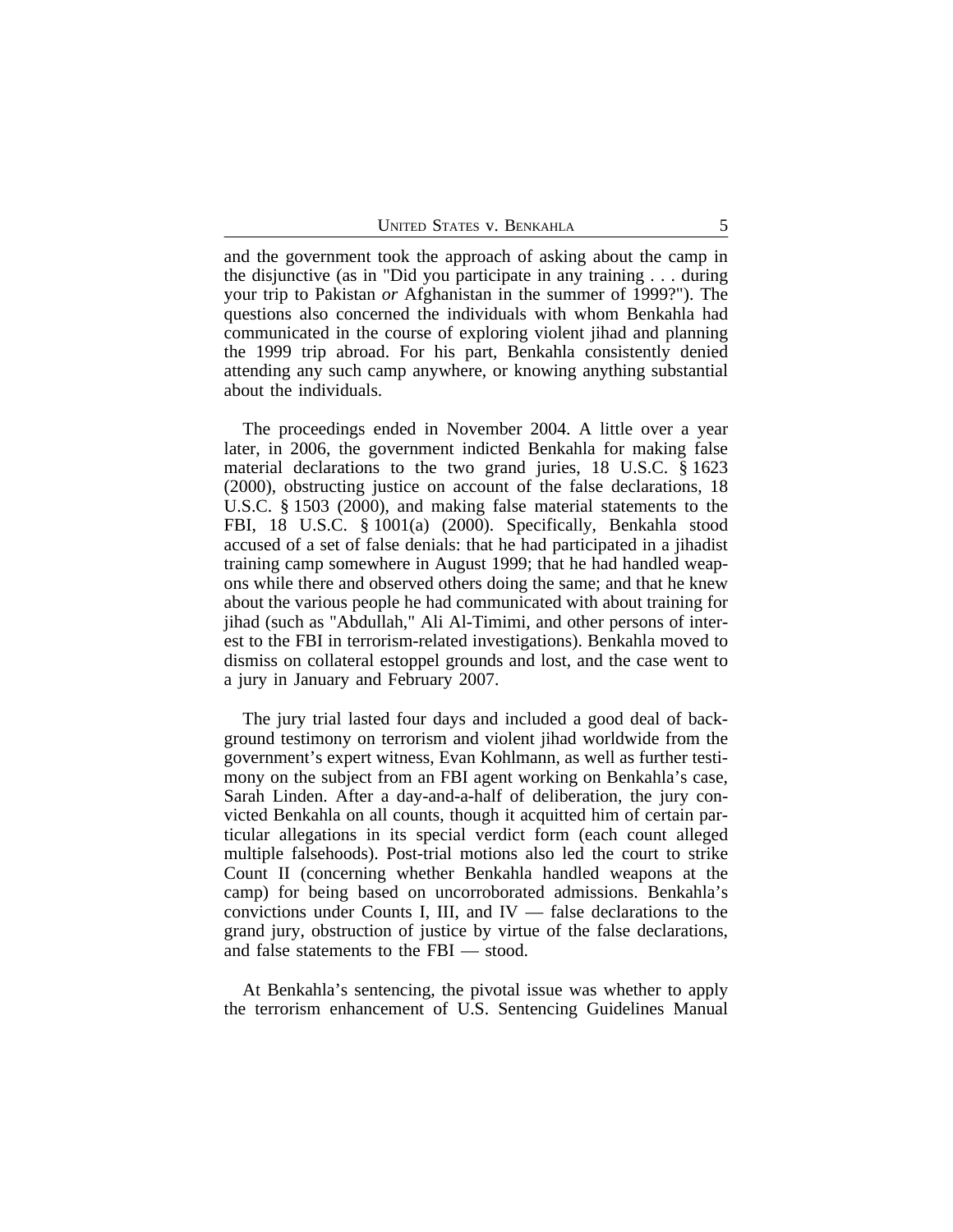§ 3A1.4 (2007): "If the offense is a felony that involved, or was intended to promote, a federal crime of terrorism," increase the offense level to at least a 32 (and by no less than 12 levels) and the criminal history category to a Category VI (the maximum). According to Application Note 2, "[f]or purposes of this guideline, an offense that involved . . . obstructing an investigation of a federal crime of terrorism, shall be considered to have involved, or to have been intended to promote, that federal crime of terrorism." In Benkahla's case, applying the enhancement meant a Guidelines sentence over six times longer than he otherwise would get — jumping from a range of 33 to 41 months to a range of 210 to 262 months.

The court held that Benkahla qualified for the enhancement. *See United States v. Benkahla*, 501 F. Supp. 2d 748, 751-57 (E.D. Va. 2007). First, the investigations Benkahla obstructed concerned "federal crimes of terrorism" under the statutory definition of the term. *See* 18 U.S.C. § 2332b(g)(5) (2006). The investigations concerned offenses enumerated in §  $2332b(g)(5)$ , namely the provision of material support to terrorists and terrorist groups. And the investigations were sufficiently particular to satisfy  $\S 2332b(g)(5)$ , being oriented to a set of people (particularly Abu Ali and Al-Timimi) who would ultimately be prosecuted. Furthermore, the court thought Benkahla's false statements had genuinely impeded the government's investigation, preventing it from finding out about Lashkar-e-Taiba training camps or uncovering the true identities of Benkahla's correspondents.

Benkahla's Guidelines range was thus 210 to 262 months. But the court thought the case called for a downward departure under § 4A1.3 or (in the alternative) a variance under 18 U.S.C. § 3553(a). "Sabri Benkahla is not a terrorist," the court stated. *Benkahla*, 501 F. Supp. 2d at 759. He "has not committed any other criminal acts" and his likelihood of doing so upon release is "infinitesimal." *Id.* Also, Benkahla's former co-defendants, the other ten members of the Dar al-Arqam paintball group, had received lesser sentences for what were more dangerous and more violent offenses, a disparity the court found "staggering." *Id.* at 762. The court thus treated Benkahla as having a Category I criminal history and sentenced him to 121 months.

Benkahla has appealed chiefly three issues: whether his second prosecution violated principles of collateral estoppel; whether the trial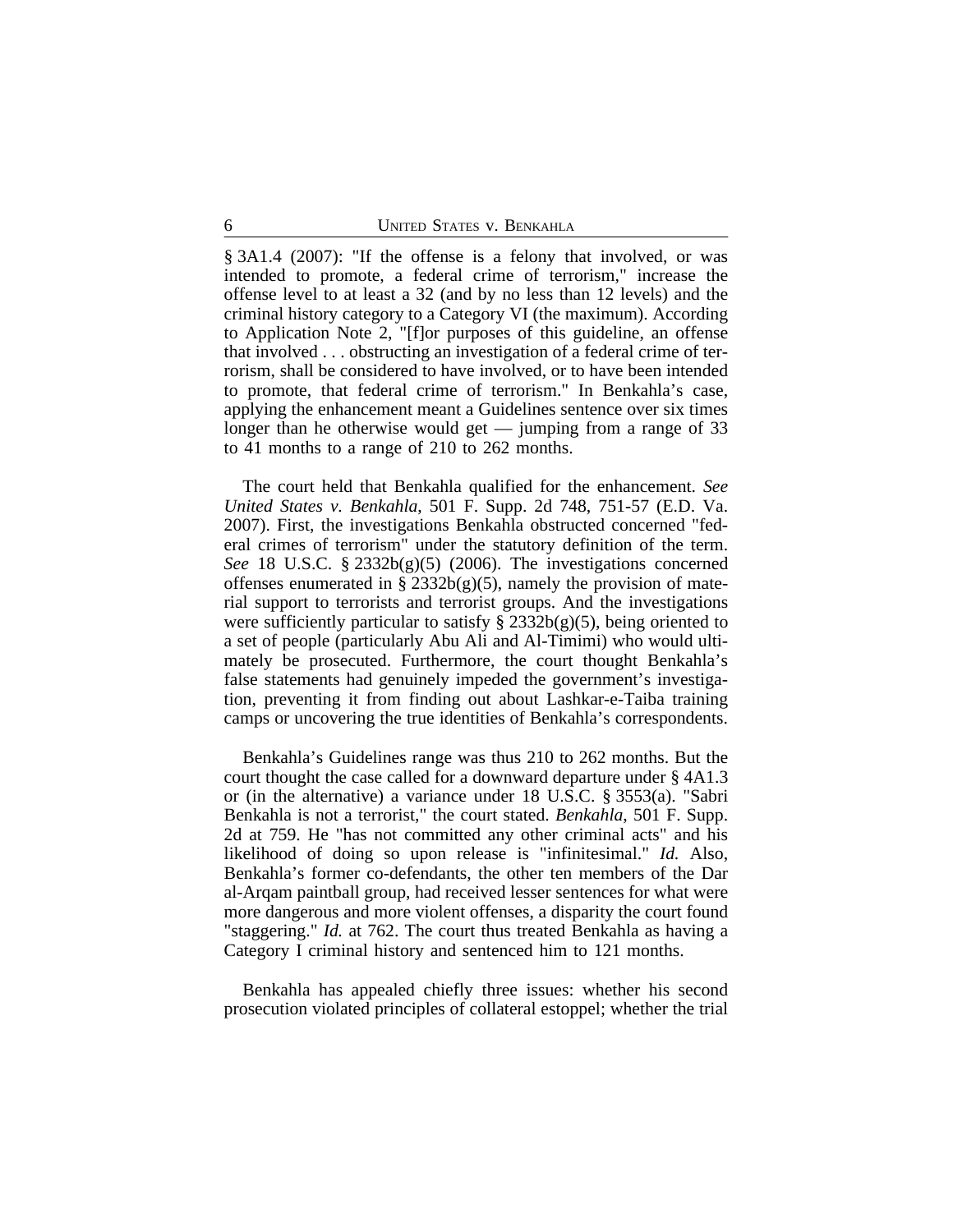court admitted irrelevant or unduly prejudicial evidence concerning radical Islamic terrorism; and whether the court improperly applied the terrorism enhancement of Sentencing Guideline § 3A1.4. A fourth issue — Benkahla's claim that the government's evidence was insufficient as a matter of law — received only passing attention in the briefs and argument, and we find it unpersuasive.**<sup>1</sup>** For its part, the government takes issue with the district court's characterization of Benkahla and calls its calculation of his criminal history category "baseless" and "mystifying," but, on the grounds that the sentence imposed "does not constitute an abuse of discretion" when treated as a variance, filed no cross-appeal. *Appellee's Br.* 62.

II.

We begin with Benkahla's collateral estoppel claim. Collateral estoppel, in the criminal context, is one part of the Fifth Amendment's guarantee against double jeopardy. The guarantee as a whole prohibits twice prosecuting or punishing a person for the same offense. *See United States v. Dixon*, 509 U.S. 688, 695-96 (1993). Its collateral estoppel strand "means simply that when an issue of ultimate fact has once been determined by a valid and final judgment, that issue cannot again be litigated between the same parties in any future lawsuit." *Ashe v. Swenson*, 397 U.S. 436, 443 (1970). Benkahla argues that, since he was acquitted of attending a jihadist training camp in Afghanistan, he could not afterwards be prosecuted for falsely denying that he attended such a camp in (as the government framed it) "Pakistan *or* Afghanistan."

Benkahla's claim arises in an area of legal tension. On the one hand, there is some potential for abuse in the government's procedure of acquittal, questioning on matters related to the acquittal, and second prosecution for some form of perjury. Accusing someone of a false denial does indeed assume the truth of the matter denied, and

**<sup>1</sup>**Only one part of Benkahla's insufficiency of evidence argument is substantive: the claim that the uncorroborated admissions that led the trial court to strike Count 2 were repeated in Counts 1 and 4. In our judgment, however, the admissions were corroborated, and, in any case, Counts 1 and 4 rest mainly on other, unrelated false denials and false statements.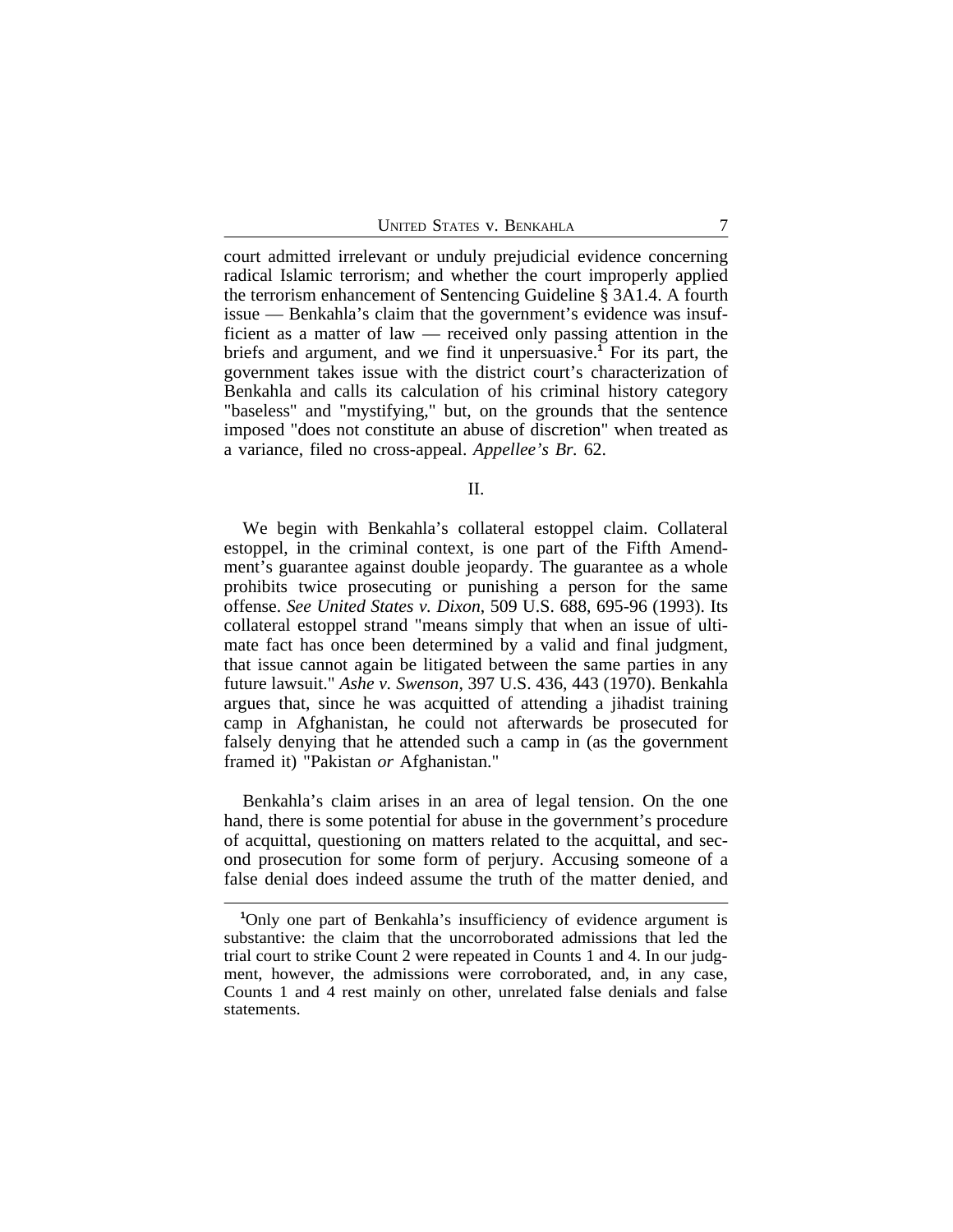prosecutors frustrated at an acquittal should not lightly be able to take a second bite at the apple by bringing perjury charges afterwards. Nor may the device of the "or" be used to create a spurious appearance of dissimilarity between prosecutions with a common core.

On the other hand, a defendant does not win with acquittal a license to commit perjury. *Cf. United States v. Dunnigan*, 507 U.S. 87, 96 (1993) ("[A] defendant's right to testify does not include a right to commit perjury."); *Bryson v. United States*, 396 U.S. 64, 72 (1969) ("Our legal system provides methods for challenging the Government's right to ask questions — lying is not one of them."). Law enforcement is entitled to keep investigating a criminal enterprise even after one defendant is acquitted, and if that defendant is presented with a subpoena and cloaked with the dual protections of court-ordered immunity and the guarantee against double jeopardy, he may well be required to admit the very conduct he successfully denied at trial.

Given this tension, a mechanical approach to the collateral estoppel rule will not do — and the law has never required one. "[T]he rule of collateral estoppel in criminal cases is not to be applied with the hypertechnical and archaic approach of a 19th century pleading book, but with realism and rationality. . . . The inquiry must be set in a practical frame and viewed with an eye to all the circumstances of the proceedings." *Ashe*, 397 U.S. at 444 (quotation omitted). A practical approach means closely examining the record of both trials to discern whether an "issue of ultimate fact" resolved in the first was indeed reopened in the second. *Id.* at 443. Thus our circuit has asked whether the two trials involved an "identical" issue "necessarily adjudicated" in the first, *United States v. Nash*, 447 F.2d 1382, 1386 (4th Cir. 1971); or whether an "identical" issue was "actually" and "necessarily decided" in the first trial, after "a full and fair opportunity to litigate" and a "final and valid" judgment, *United States v. Fiel*, 35 F.3d 997, 1006 (1994); or again whether "certain facts were necessarily determined in the first trial" that "constituted ultimate issues" in the second, *United States v. Yearwood*, 518 F.3d 220, 229 (4th Cir. 2008) (quotation omitted). Consistent throughout these cases over nearly forty years is the detailed, trial-specific look at the factual issues asked and answered at each prosecution.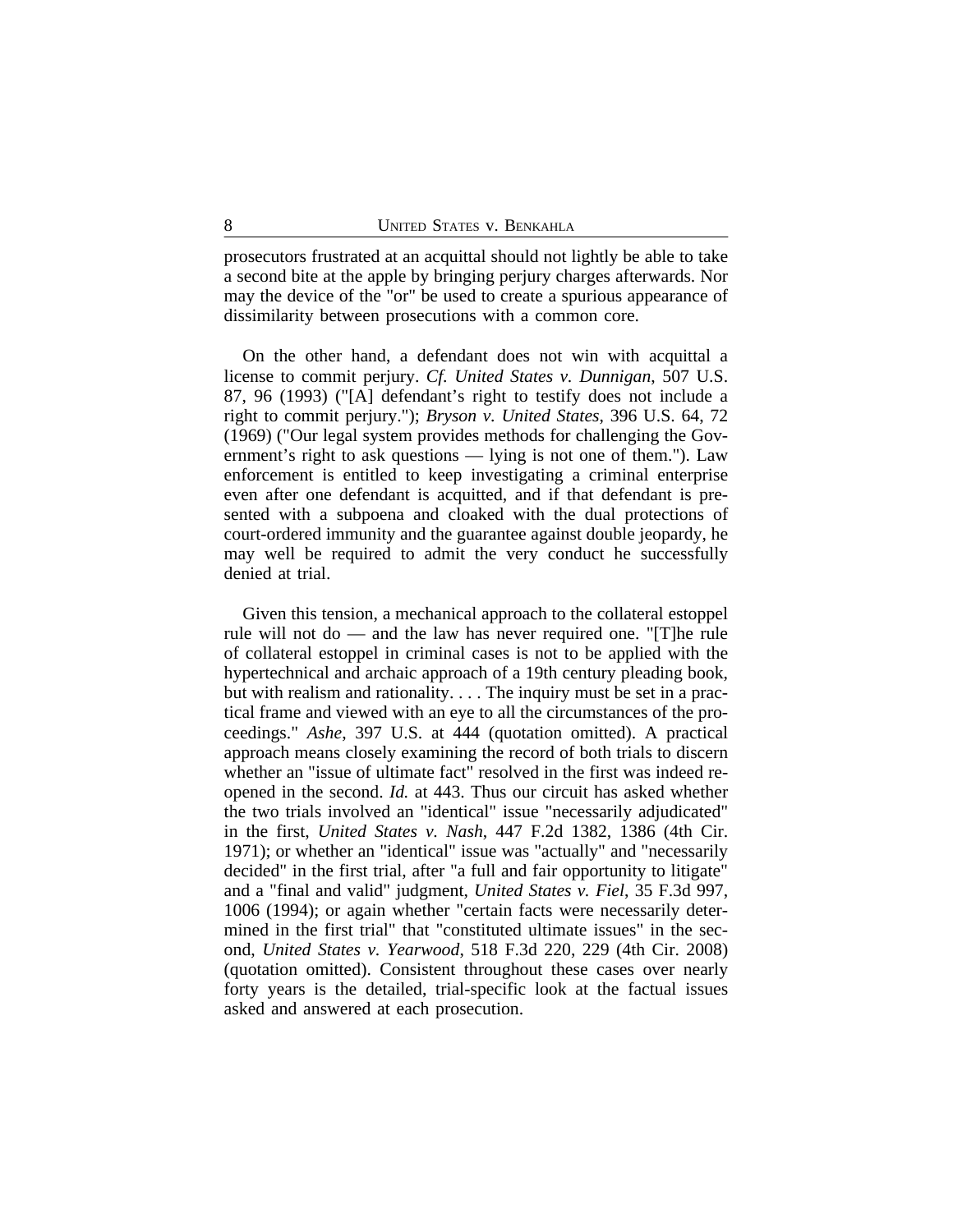Benkahla's first prosecution was a bench trial that concluded with a full judicial explanation of the verdict — a welcome thing, for a good deal of the law in this area stems from the mysteries of the general jury verdict. *See, e.g.*, *United States v. Ruhbayan*, 325 F.3d 197, 203 (4th Cir. 2003) ("[D]oubt as to what was decided by a prior judgment should be resolved against using it as an estoppel." (quotation omitted)). There is no mystery as to why the court acquitted in the first proceedings. What disturbed it was a lack of evidence showing that the jihadist training camp was in Afghanistan rather than Pakistan, and, if it was in Afghanistan, that Benkahla provided any serious form of support to the Taliban while there. "I would find . . . that at some point, Mr. Benkahla has fired an automatic AK-47 and RPG" while abroad, the court said. But much of the evidence "is equally consistent in my view with going to a training camp in Pakistan as it would be to go to Afghanistan." The question was nonetheless close; the court stated that it "would be able to find this defendant guilty" on a preponderance of the evidence standard. But the charges brought required a high degree of certainty that the camp was located in Afghanistan and that by attending Benkahla was actually fighting or preparing to fight for the Taliban. At the factual heart of Benkahla's acquittal was a measure of uncertainty about those matters. In no way did the court's decision turn on doubt about whether Benkahla attended a jihadist training camp somewhere.

The second prosecution, Benkahla argues, once again put whether he attended a jihadist training camp in Afghanistan at issue. Asking the second jury whether he falsely denied attending a camp in "Pakistan *or* Afghanistan," he claims, invited conviction on a thinly veiled forbidden ground. But this argument mistakes the factual issues at stake in both trials. An analogy helps: One may be quite uncertain whether a man who always wears a blue or grey suit to work wore the blue one on Monday — but quite certain that he wore one or the other. In the same sense, the charges in the first trial required that the court determine with some certainty whether Benkahla attended a camp in Afghanistan and fought for the Taliban while there (the equivalent of the "blue suit on Monday" question). It could not. But the court was confident that Benkahla had attended a camp somewhere in the "Pakistan or Afghanistan" collective — and what mattered factually in the second trial, given the new charges, was that collective. Indeed, the form the government's questioning took, ask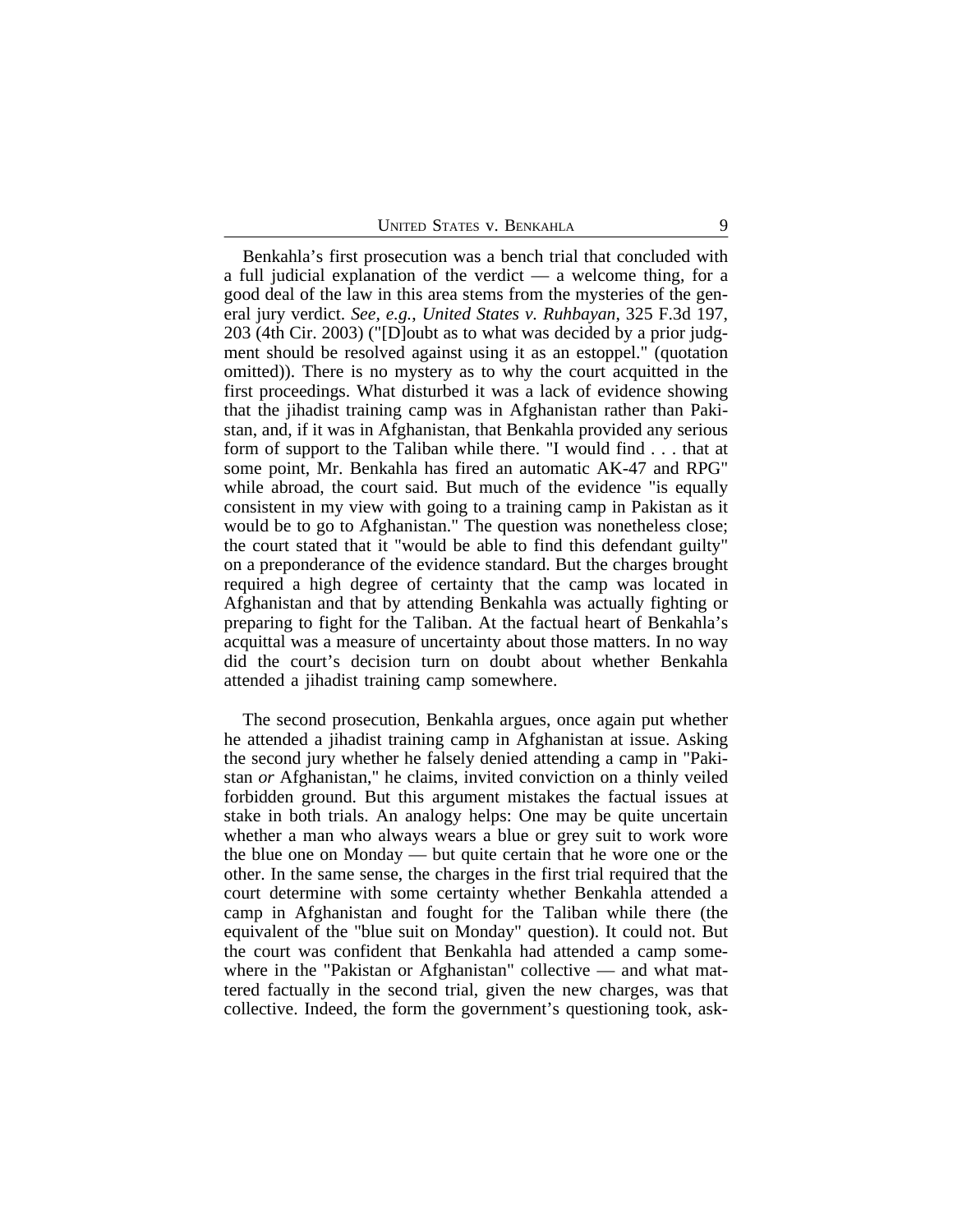ing about "Pakistan *or* Afghanistan," was not in this context a device with which to evade a matter already decided. It was exactly the question suggested by the first acquittal, a question to which both the first court and the second jury were prepared to answer "Yes."

On that note, it is worth observing that the investigations in which Benkahla was interviewed and the questions he was asked show no sign of having been manufactured for the sake of a second prosecution. Given the character of the first court's acquittal, the government had every right to think Benkahla had attended a jihadist training camp somewhere (it would have been anomalous for it to have thought otherwise), and, for the best of reasons, the government was still investigating those camps and the people involved in them. Indeed, the two grand juries to which Benkahla testified were convened to investigate violations of 18 U.S.C. §§ 2339A and 2339B, which concern the provision of support to terrorists and terrorist organizations. And those investigations or connected ones eventuated in indictments — including ones for serious terrorists like Al-Timimi (whom Benkahla had been questioned about, leading to one of the grounds for Benkahla's false statements conviction), Abu Ali, and Chandia. It was legitimate to ask Benkahla, even post-acquittal, about his jihadist training in Pakistan or Afghanistan, and it was legitimate to prosecute him when he spoke falsely about it.

Thus the issue of ultimate fact in Benkahla's two prosecutions was distinct, and collateral estoppel presents no bar to the second.

III.

Benkahla next claims that the trial court admitted irrelevant and unduly prejudicial testimony and exhibits. He takes special exception to the government's terrorism expert, Evan Kohlmann, who runs a consulting company on Islamic terrorism and regularly testifies in terrorism-related prosecutions. Kohlmann's testimony was proffered mainly under Federal Rule of Evidence 702 to "assist the trier of fact to understand the evidence or to determine a fact in issue," and he gave background information on radical Islam and jihad generally rather than discussing Benkahla individually. As to that background, he spoke at length, beginning with the nature and history of the Taliban government in Afghanistan but ultimately touching on many of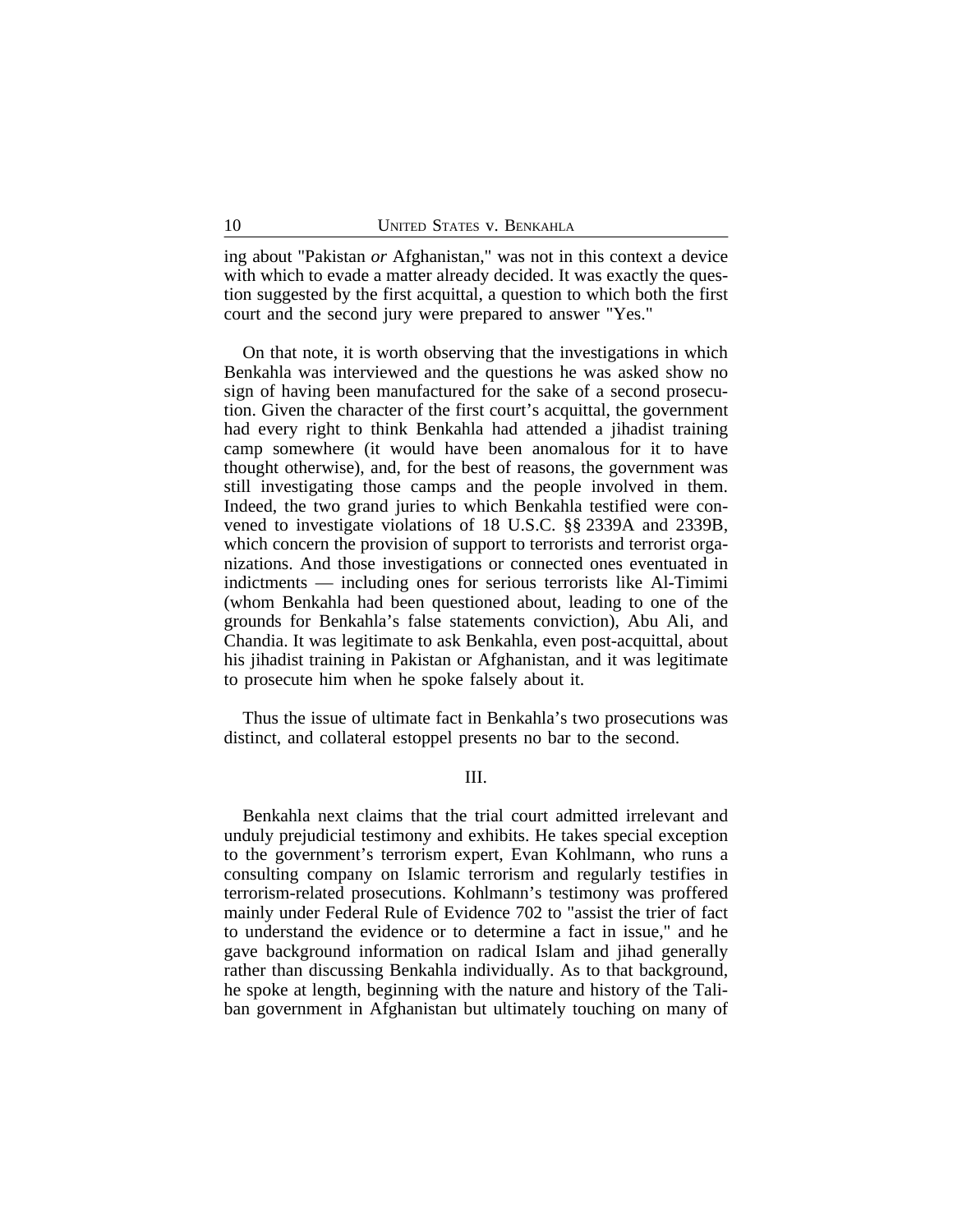the individuals, ideologies, and organizations underlying the current conflict. Benkahla takes special note of a passage in which Kohlmann remarked that, for Osama bin Laden and al Qaeda, "Americans, no matter where they are on earth, whether they're civilian or military, are considered to be a target. There are no innocent civilians." Benkahla argues that this sort of testimony inflamed the jury and condemned him by association. It was too far afield from the issues in his case to be relevant under Rules 401, 402, and 702, he claims, and to the extent it was relevant, its probative value was substantially outweighed "by the danger of unfair prejudice, confusion of the issues, . . . or needless presentation of cumulative evidence" under Rule 403.**<sup>2</sup>**

Benkahla makes a similar argument against the testimony and exhibits admitted to prove that his false statements were material to the government's investigation — materiality being an element of both the false declarations and false statements charges. *See* 18 U.S.C. §§ 1001(a), 1623 (2000); *United States v. Sarihifard*, 155 F.3d 301, 306 (4th Cir. 1998) ("An essential element in both grand jury perjury and the crime of making false statements is materiality."). This testimony came mainly from Sarah Linden, an FBI agent working on Benkahla's case, who spoke at length about the set of investigations connected to Dar al-Arqam and the network of terrorists and terrorist organizations facilitating jihadist training abroad. The exhibits included several dozen videos, photographs, and documents (how many exactly is in dispute) in support of Linden's testimony. Benkahla argues that this evidence went well beyond what was necessary to establish materiality and became "a vehicle for placing irrelevant and prejudicial statements and events before the jury." *Appellant's Br.* 41. He particularly objects to a taped confession from Abu Ali that was played for the jury.

Judgments of evidentiary relevance and prejudice are fundamentally a matter of trial management, for "[t]rial judges are much closer to the pulse of a trial than we can ever be and broad discretion is necessarily accorded them." *United States v. Simpson*, 910 F.2d 154, 157 (4th Cir. 1990) (quotation omitted). The standard of review therefore

**<sup>2</sup>**Benkahla also attacks Kohlmann's qualifications as an expert, but those qualifications were obviously substantial and the district court acted well within its discretion in determining that they were sufficient.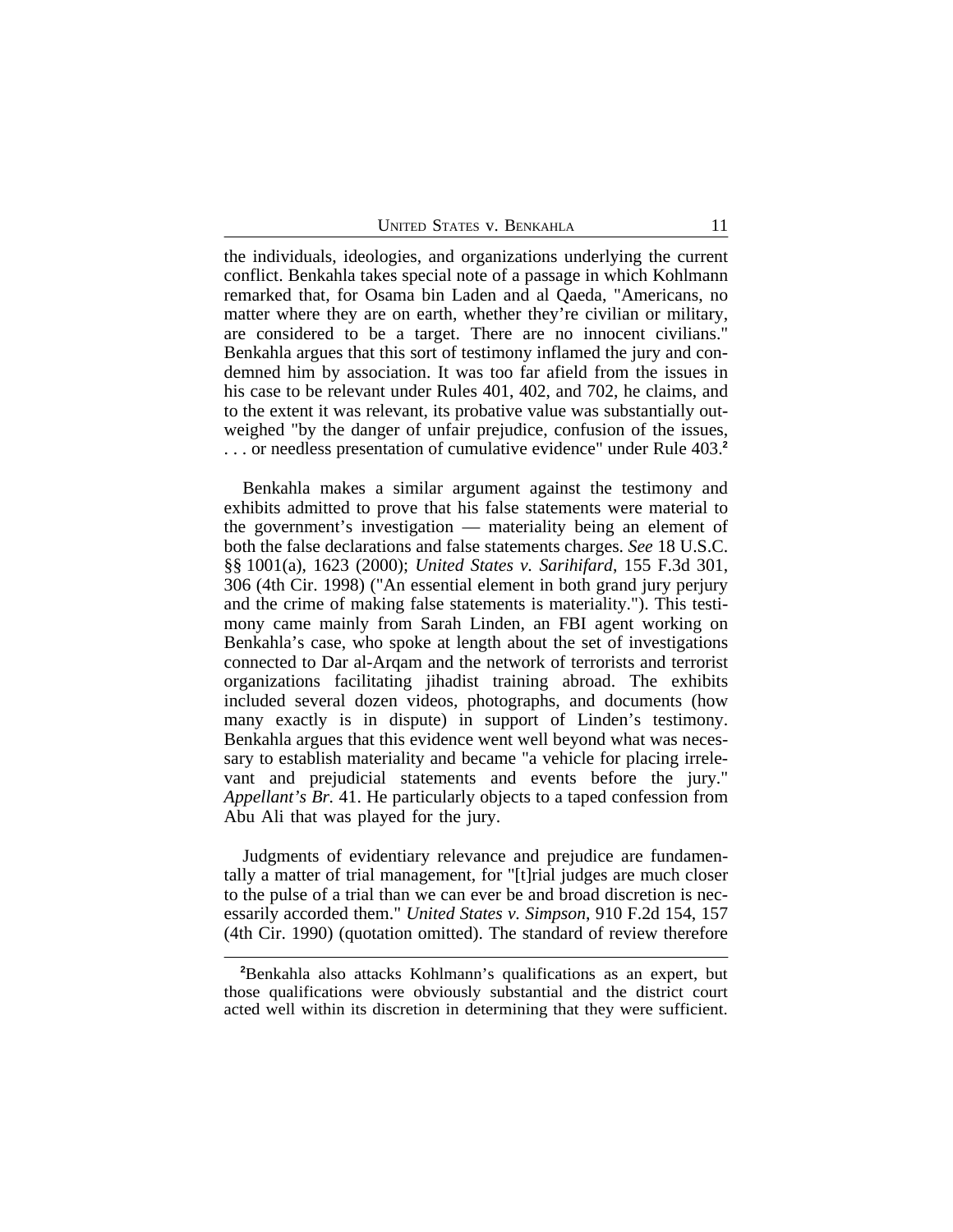counsels deference to the discretion of trial courts: "In a criminal appeal, we will not vacate a conviction unless we find that the district court judge acted arbitrarily or irrationally" in admitting evidence. *United States v. Ham*, 998 F.2d 1247, 1252 (4th Cir. 1993); *see also United States v. Udeozor*, 515 F.3d 260, 265 (4th Cir. 2008) (requiring "extraordinary circumstances" where discretion was "plainly abused") (quotation omitted).

For Kohlmann, the relevance inquiry turns on Rule 702: His testimony had to "assist the trier of fact to understand the evidence or to determine a fact in issue." *See Daubert v. Merrell Dow Pharm., Inc.*, 509 U.S. 579, 591 (1993). The trial court could fairly conclude that it did. The evidence in this case was complicated, touching by necessity on a wide variety of ideas, terms, people, and organizations connected to radical Islam. The indictment alone refers to "jihad"; "jihad training camp[s]" and the "organizations" participating in them; "Lashkar-e-Taiba"; "other jihad organizations" espousing violence toward "the United States and countries with whom the United States was at peace"; "the Taliban"; "the territory of Afghanistan controlled by the Taliban"; "the territory . . . across the border in Pakistan"; "the area north of Peshawar in Pakistan"; "lectures at Dar Al-Arqam"; the Arabic word "salaam"; and men named (or identified as) "Haroon," "Myunus," "Abdullah," "Ibrahim Buisir," "Muhammad Siddique," "Abdel Atti Al Bakai," "Emara Al Bashir Binkaid," and "Ali Al-Timimi." Of course, the evidence required to evaluate the indictment involved a broader frame of reference still. In these circumstances, the trial judge could well conclude that lengthy testimony about various aspects of radical Islam was appropriate, and indeed necessary, for the jury "to understand the evidence" and "determine [the] fact[s]."

For Linden and the exhibits that supported her testimony, the relevance inquiry turns on materiality under 18 U.S.C. §§ 1001(a) and 1623. A statement is "material," the Supreme Court has held, "if it has a natural tendency to influence, or was capable of influencing, the decision of the decisionmaking body to which it was addressed." *Kungys v. United States*, 485 U.S. 759, 770 (1988). Thus it was Linden's task, with the help of the exhibits, to "show[ ] a nexus between the false statements and the scope of the grand jury's [and FBI's] investigation," and she had some leeway in doing so: "Given the wide-ranging investigative function of the grand jury, the materiality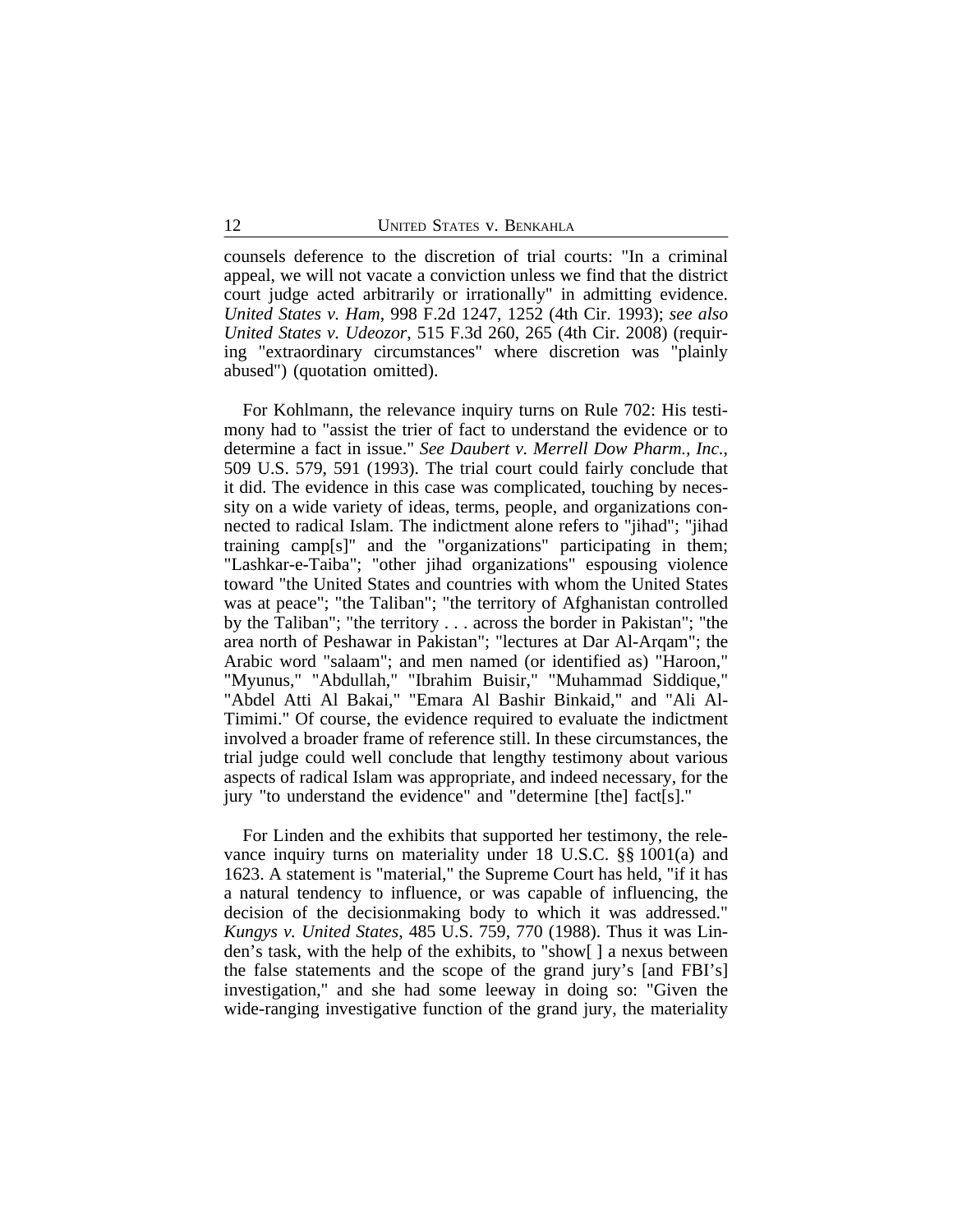of any line of inquiry pursued by a grand jury must be broadly construed." *United States v. Farnham*, 791 F.2d 331, 333-34 (4th Cir. 1986) (citation omitted). Here, Linden essentially testified to the FBI's and grand juries' investigations of jihadist camps abroad, the people who facilitate training at them, and the militants associated with Dar al-Arqam. These are exactly the subjects of Benkahla's alleged false denials and false statements. The relevance is clear.

Thus we come to the Rule 403 heart of Benkahla's argument against the witnesses and exhibits. At base, his contention is that the subject of terrorism arouses so much passion these days that its prominent presence at his trial put him at risk of a jury "excited to irrational behavior." *Udeozor*, 515 F.3d at 264 (quotation omitted). He cites as analogy *United States v. Ham*, where we reversed a trial judge under Rule 403 for admitting evidence of child molestation in a fraud case. 998 F.2d at 1251-54.

Undoubtedly, some of what Kohlmann and Linden had to say, and some of what the exhibits showed, was alarming. Undoubtedly the evidence's scope was wide. But the jury in this case *acquitted* Benkahla of several alleged falsehoods — not exactly the mark of irrational fervor. *Cf. United States v. Chandia*, 514 F.3d 365, 375 (4th Cir. 2008) (finding the claim that evidence of terrorism spurred an emotional conviction "discredited to a significant extent by the jury's rejection of one of the four counts charged"). And more importantly, Rule 403 is not an injunction to exclude prejudicial evidence but a mandate, entrusted mainly to the trial court, to weigh prejudice against probative value. *See United States v. Hammoud*, 381 F.3d 316, 341 (4th Cir. 2004) ("The mere fact that the evidence will damage the defendant's case is not enough — the evidence must be *unfairly* prejudicial, and the unfair prejudice must *substantially* outweigh the probative value of the evidence." (quotation omitted, emphasis in original)), *vacated on unrelated grounds*, 543 U.S. 1097 (2005). In this case, the relevance of the challenged evidence cannot be doubted, and the same qualities that made it relevant gave it a probative value that the trial judge could fairly think outweighed its prejudicial risk. To reverse that judge for an abuse of discretion would betray too much distrust of the ability of the adversary process to reach just results when the evidence on both sides is in.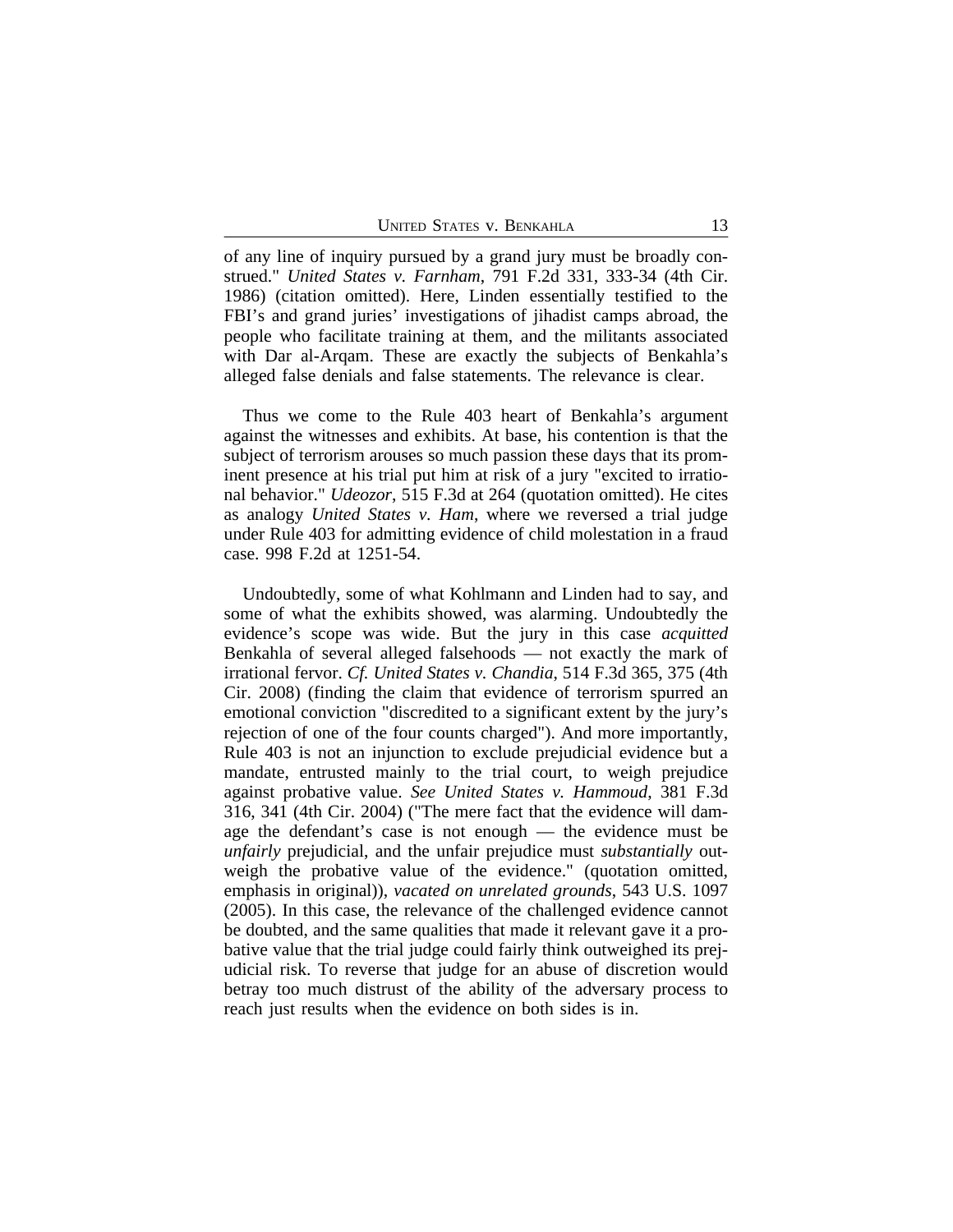The trial judge managed the proceedings in this case with care and skill, and we see no abuse of discretion in the testimony and exhibits admitted.

## IV.

Finally, Benkahla claims that the district court should not in his case have applied the terrorism enhancement of U.S. Sentencing Guidelines Manual § 3A1.4 (2007). Under *Gall v. United States*, "a district court should begin all sentencing proceedings by correctly calculating the applicable Guidelines range" and then decide whether "an outside-Guidelines sentence is warranted." 552 U.S. \_, 128 S. Ct. 586, 596-97 (2007). The appellate court must then "review the sentence under an abuse-of-discretion standard" with an eye toward both "procedural" and "substantive reasonableness." *Id.* at 597. Here, Benkahla argues that the terrorism enhancement led the district court to the wrong starting point.

The Guideline, adopted November 1, 1995, states:

§ 3A1.4. Terrorism

(a) If the offense is a felony that involved, or was intended to promote, a federal crime of terrorism, increase by 12 levels; but if the resulting offense level is less than level 32, increase to level 32.

(b) In each such case, the defendant's criminal history category from Chapter Four (Criminal History and Criminal Livelihood) shall be Category VI.

Two relevant application notes follow:

- 1. "Federal Crime of Terrorism" Defined. For purposes of this guideline, "federal crime of terrorism" has the meaning given that term in 18 U.S.C.  $\S$  2332b(g)(5).
- 2. Harboring, Concealing, and Obstruction Offenses. For purposes of this guideline, an offense that involved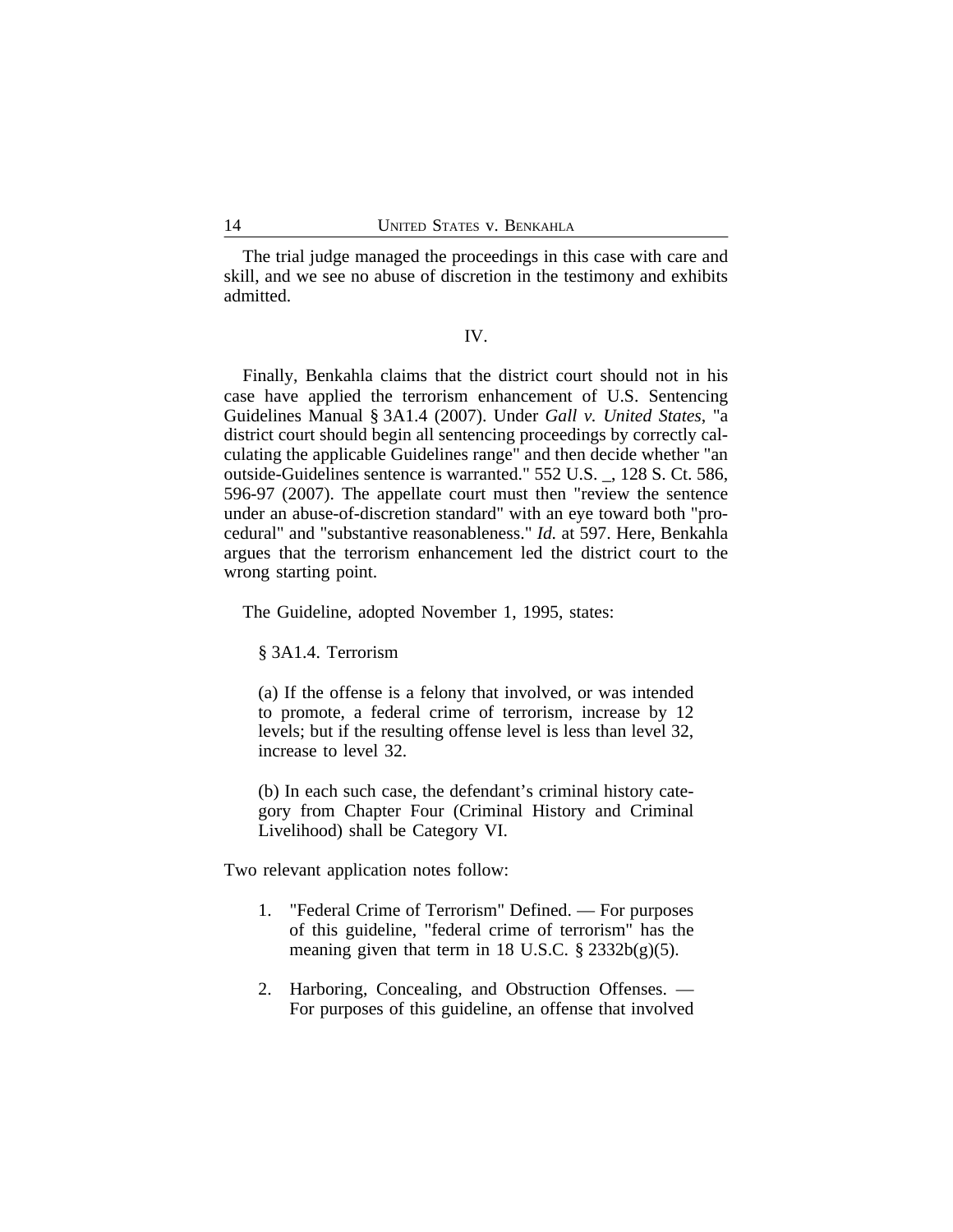. . . obstructing an investigation of a federal crime of terrorism, shall be considered to have involved, or to have been intended to promote, that federal crime of terrorism.

Application Note 1 took shape in response to the Antiterrorism and Effective Death Penalty Act of 1996. *See* U.S. Sentencing Guidelines Manual app. C, amend. 539 (2007). The statute it refers to, 18 U.S.C. § 2332b(g)(5) (2006), states:

[T]he term "Federal crime of terrorism" means an offense that —

- (A) is calculated to influence or affect the conduct of government by intimidation or coercion, or to retaliate against government conduct; and
- (B) is a violation of . . . 2339A (relating to providing material support to terrorists), 2339B (relating to providing material support to terrorist organizations) . . . .

Application Note 2 was passed in response to the USA Patriot Act of 2001 "to clarify that § 3A1.4 may apply in the case of offenses that occurred after the commission of the federal crime of terrorism." U.S. Sentencing Guidelines Manual app. C, amdt. 637 (2007).

In light of these provisions, applying § 3A1.4 in Benkahla's case seems straightforward. He was convicted of obstruction offenses. Application Note 2 says that obstruction offenses qualify for the enhancement so long as the thing obstructed qualifies as an investigation into a "federal crime of terrorism." Application Note 1 tells us that the term "federal crime of terrorism" has a statutory definition. The statute, 18 U.S.C.  $\S$  2332b(g)(5), defines it in two parts. Benkahla obstructed a grand jury investigation into violations of §§ 2339A and 2339B, which satisfies the second part. And the violations involved jihadist camps training people to fight the governments of India, Russia, and the United States, which satisfies the first.

Nonetheless, Benkahla presents several arguments against applying the enhancement to him. First, with reference to the *United States v.*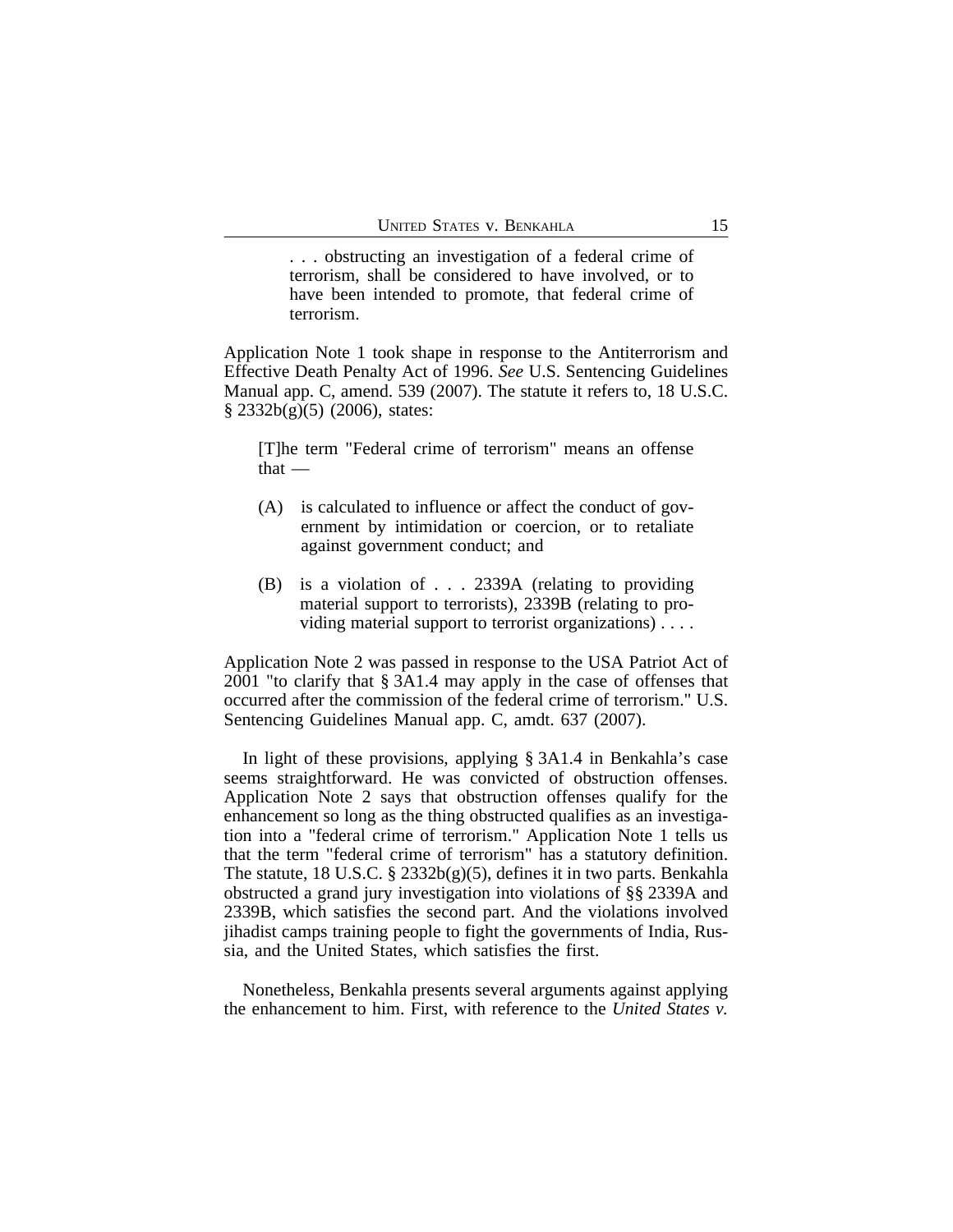*Booker* line of cases, Benkahla contends that applying the enhancement depended on finding as a matter of fact that he "actually obstructed an investigation of a federal crime of terrorism." *Appellant's Br.* 22. The trial court, not the jury, found that fact. His sentence plainly would not survive reasonableness review, he argues, but for that fact. And therein lies the problem, for if a sentence *depends* on judge-found facts to survive reasonableness review, he contends, it violates the Sixth Amendment.

This argument is too creative for the law as it stands. Sentencing judges may find facts relevant to determining a Guidelines range by a preponderance of the evidence, so long as that Guidelines sentence is treated as advisory and falls within the statutory maximum authorized by the jury's verdict. Indeed, "many individual Guidelines apply higher sentences in the presence of special facts" and "[i]n many cases, the sentencing judge, not the jury, will determine the existence of those facts." *Rita v. United States*, 551 U.S. \_, 127 S. Ct. 2456, 2465 (2007). That "does not violate the Sixth Amendment," however, because "[a]s far as the law is concerned, the judge could disregard the Guidelines and apply the same sentence . . . in the absence of the special facts." *Id.* at 2465-66; *see also United States v. Battle*, 499 F.3d 315, 322-23 (4th Cir. 2007) ("When applying the Guidelines in an advisory manner, the district court can make factual findings using the preponderance of the evidence standard."). The point is thus that the Guidelines must be advisory, not that judges may find no facts. Here, in a case in which the district court slashed the defendant's Guidelines sentence in half, no one could doubt that the Guidelines were advisory. There is no Sixth Amendment violation.

Benkahla next argues that Application Note 2 contradicts Guideline § 3A1.4, and we should therefore hold Application Note 2 invalid. *See Stinson v. United States*, 508 U.S. 36, 43 (1993) ("[If] commentary and the guideline it interprets are inconsistent in that following one will result in violating the dictates of the other, the Sentencing Reform Act itself commands compliance with the guideline."). The two must contradict, he claims, because a person can obstruct an investigation into a federal crime of terrorism without necessarily committing, in § 3A1.4's words, "a felony that involved, or was intended to promote, a federal crime of terrorism."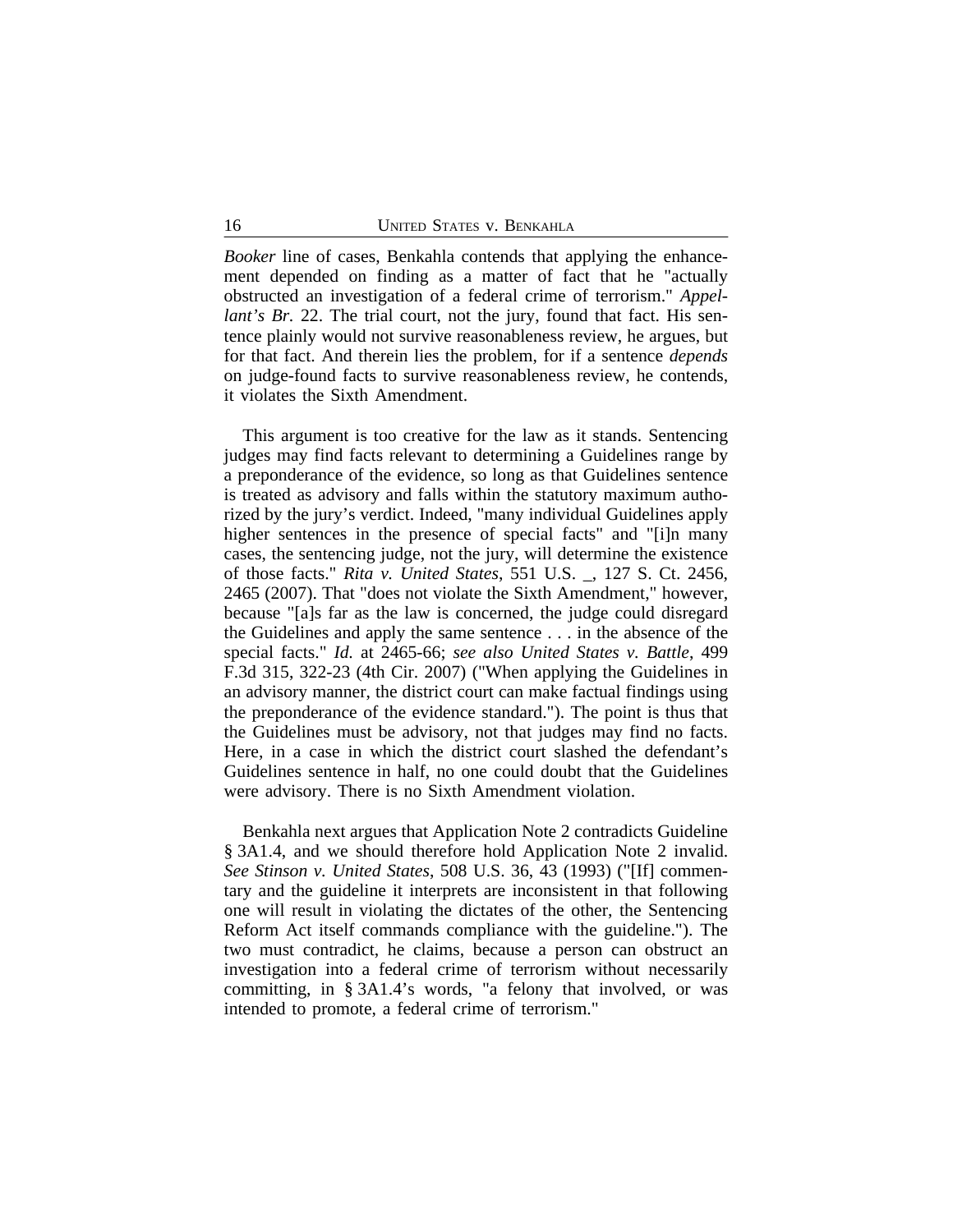In general, we have a duty to harmonize Guidelines and commentary. *See Stinson*, 508 U.S. at 44-46; *United States v. Pedragh*, 225 F.3d 240, 244-45 (2d Cir. 2000). One might wonder, in the abstract, whether obstructing an investigation into a federal crime of terrorism necessarily "involve[s]" a federal crime of terrorism, but plainly one could think that it does, and Application Note 2 decides the matter. Indeed, the language of Application Note 2 is identical in all material respects to the language of § 3A1.4 itself. There is no inconsistency of any kind.

Finally, Benkahla claims that Application Note 2, even if constitutional and consistent with § 3A1.4, does not apply to him. The argument rests less on Application Note 2 itself than on two conclusions of law the district court came to in the course of its sentencing decision. The court reasoned that to qualify for the enhancement, Benkahla had to *actually* obstruct a terrorism investigation (not just attempt to obstruct one), and that the investigation itself had to be specific and targeted, oriented to particular terrorism offenses rather than to general intelligence-gathering. *See United States v. Benkahla*, 501 F. Supp. 2d 748, 751-54, 756 (E.D. Va. 2007). Benkahla echoes these conclusions of law, but contrary to the district court, insists that the investigation in his case was too general, and his obstruction too ineffectual, for the enhancement to apply.

There is no need to review the district court's legal conclusions. Whether those conclusions are correct or incorrect, the court's factual findings clearly support applying the enhancement. *See Gall*, 128 S. Ct. at 597 (holding that appellate courts review district courts' sentencing facts for clear error). All the evidence indicates that Benkahla attended a jihadist training camp abroad, was acquainted with a network of people involved in violent jihad and terrorism, and lied about both. Moreover, the sentencing judge, after a meticulous review of the evidence, concluded that "[i]n the same investigation in which Defendant was questioned, eight individuals to whom he was connected went to foreign jihad training camps and one was convicted of soliciting treason to fight against the United States." *Benkahla*, 501 F. Supp. 2d at 755. Testimony secured from some of those individuals led to "convictions for specific terrorist acts in Australia, France, and England." *Id.* And "[m]ost notable . . . at the time Defendant was questioned, Ali Al-Timimi and Ahmed Abu-Ali were yet to be